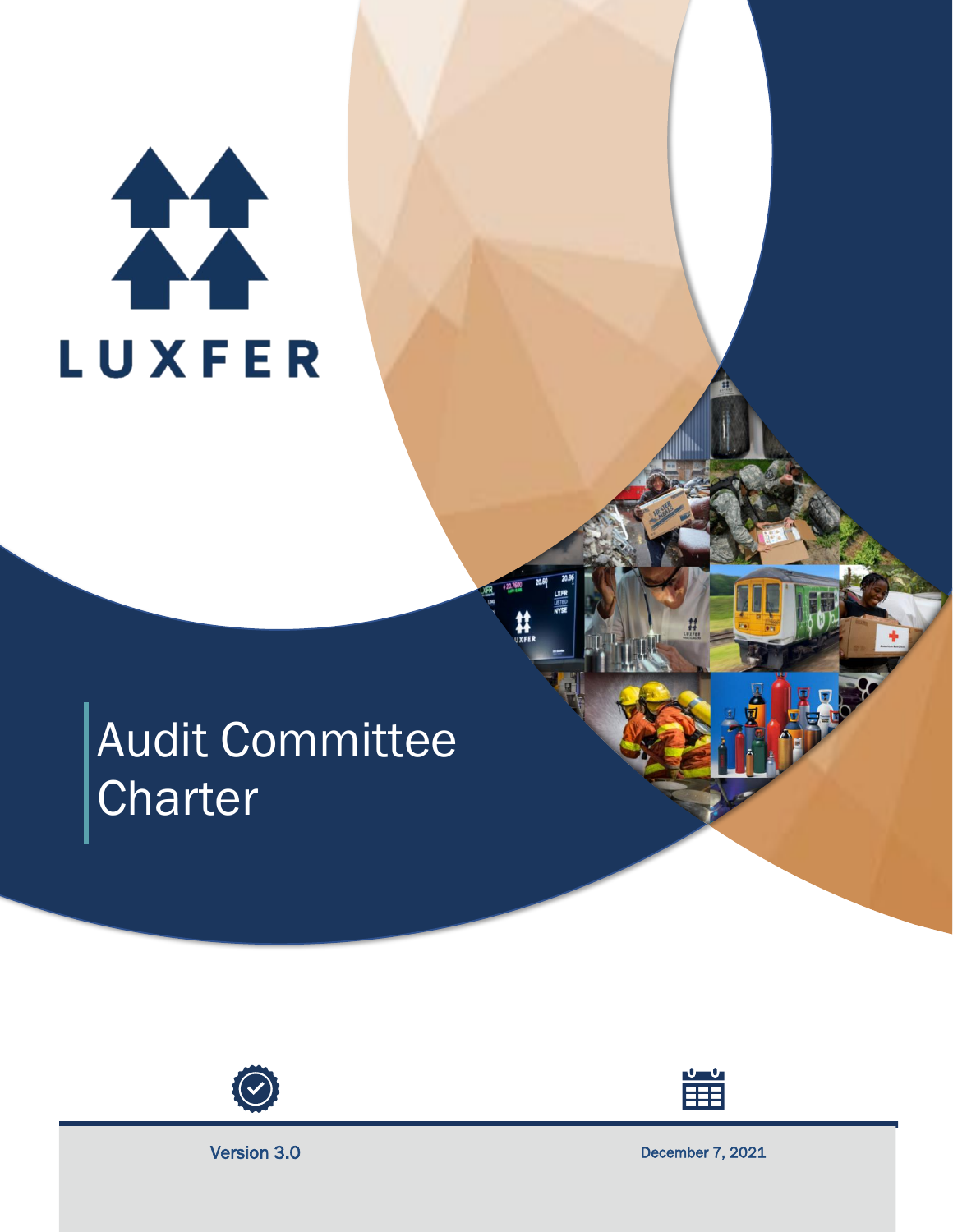### 1.0 PURPOSE

- 1.1 The Audit Committee (the "Committee") is a standing committee of the Board of Directors of Luxfer Holdings PLC (the "Board"). The purpose of the Committee is to assist the Board in fulfilling its oversight responsibility relating to (i) the integrity of Luxfer Holdings PLC's (the "Company") financial statements; (ii) the Company's financial reporting process and internal audit function, including the implementation and effectiveness of internal audit and internal controls over financial reporting; (iii) the engagement of the independent auditors, including the evaluation of the independent auditors' qualifications and performance; (iv) the implementation and effectiveness of the Company's disclosure controls and risk management procedures; and (v) the Company's compliance with financial and audit related NYSE Listed Company standards, U.S. Securities and Exchange Commission ("SEC") regulations governing domestic issuers, and other applicable law.
- 1.2 In discharging its responsibilities, the Committee is not itself responsible for the planning or conduct of audits or for any determination that the Company's financial statements are complete and accurate or in accordance with generally accepted accounting principles. The Committee's responsibility is one of oversight. Management is responsible for the Company's financial reporting, internal control and disclosure systems, and the preparation of financial statements. The independent auditors are responsible for auditing the Company's financial statements. The independent auditors report directly to the Committee and are accountable to the Committee and the Board with respect to the audit of the Company's financial statements.

# 2.0 COMPOSITION

- 2.1 The Committee shall consist of three or more Directors. Each member of the Committee ("Member") shall meet the following criteria:
	- (A) *Independent.* Each Member must meet the independence criteria of (i) the rules of the New York Stock Exchange ("NYSE"), as such requirements are interpreted by the Board in its reasonable business judgment and (ii) Section 301 of the Sarbanes-Oxley Act of 2002 ("SOx") and any rules promulgated thereunder by the SEC, including Rule 10A-3 of the Securities Exchange Act of 1934.
	- (B) *Financially Literate.* Each Member must be financially literate or become financially literate within a reasonable time after his or her appointment to the Committee. Additionally, at least one Committee Member is to have accounting or related financial management expertise sufficient to meet the criteria of a "financial expert" within the meaning of SOx Section 407 and an "audit committee financial expert", as defined in the SEC rules and regulations. The designation or identification of a Member as a "financial expert" shall not (i) impose on such person any duties, obligations, or liabilities that are greater than the duties, obligations, and liabilities imposed on such person as a Member of the Committee in the absence of such designation or identification or (ii) affect the duties, obligations, or liabilities of any other Member of the Committee or Board. The Board shall determine, in its business judgment, whether a Member is financially literate and whether at least one Member has the requisite accounting or financial expertise and meets the "financial expert" criteria.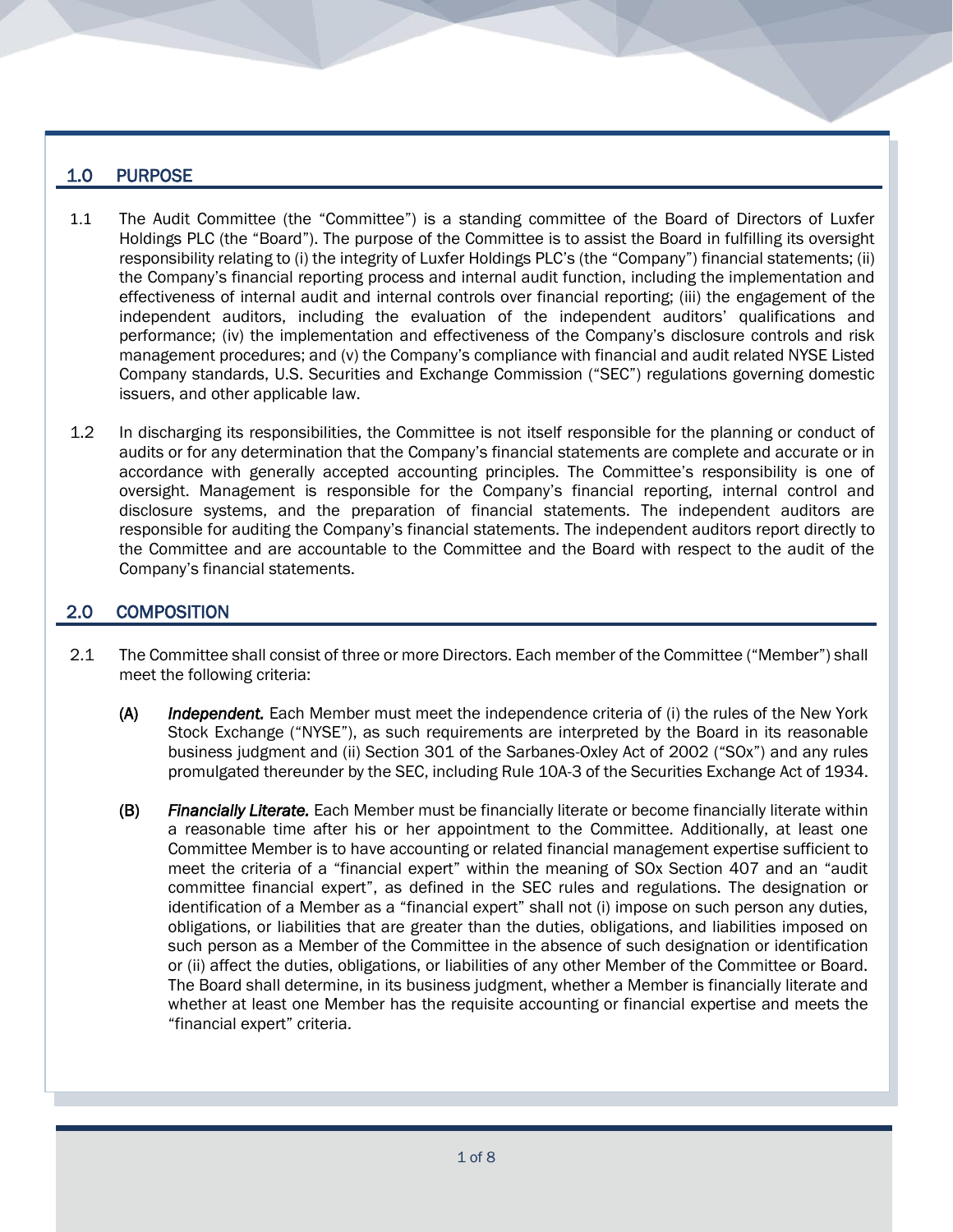- (C) *Remuneration.* Each Committee Member is to receive as remuneration from the Company only those forms of remuneration that are not prohibited by SOx Section 301 and the rules and listing requirements promulgated thereunder by the SEC and the NYSE. Permitted remuneration includes (i) Director fees, including all forms of remuneration paid to Directors of the Company for service as a Director or member of a Board committee and/or (ii) fixed amounts of remuneration under a retirement plan (including pension payments or other deferred compensation) for prior service with the Company, provided that such remuneration is not contingent in any way on continued service.
- 2.2 The Board will appoint the Members and the Committee Chair based on recommendations made by the Company's Nominating and Governance Committee. Members may serve on the Committee for a period of up to three years, which may be extended for further periods of up to six years, provided the Director still meets the criteria for membership of the Committee, or until earlier resignation. The Board may remove any Member from the Committee at any time, with or without cause.

# 3.0 DUTIES, RESPONSIBILITIES AND AUTHORITY

3.1 The Committee shall have the below-listed responsibilities and duties. In conducting such responsibilities, the Members shall give due regard to the comments and recommendations of the U.K. Corporate Governance Code, the NYSE Listed Company Manual, and the SEC regulations governing domestic issuers, as well as any other rules or guidance insofar as they are applicable to the Company.

#### (A) Independent Auditors

(i) *Engagement.* The Committee has the sole authority to engage the independent auditors for all audit and non-audit services, and oversee, evaluate and, where appropriate, replace the independent auditors. The Committee shall establish procedures for the pre-approval of the engagement of the independent auditors, including procedures for both audit and non-audit services. In accordance with such procedures, the Committee shall approve (a) all audit engagements, fees, terms, and services and (b) any non-audit engagements, fees, terms, and services with the Company's independent auditors. The Committee is to exercise this authority in a manner consistent with SOx Sections 201, 202, and 301 and the rules and listing standards promulgated thereunder by the SEC and NYSE. The Committee may delegate the authority to grant any pre-approvals required by such laws to one or more Members, or any subcommittee of the Committee, subject to the delegated Member, Members, or subcommittee reporting any such preapprovals to the Committee at its next scheduled meeting.

(ii) *Independence and Quality Control.* At least annually, the Committee shall evaluate the independence and quality control of the Company's independent auditors (including the lead audit partner). In doing so, the Committee may consult with management and the internal audit function. The Committee shall:

- request from the independent auditors, annually, a formal written report delineating all relationships between the independent auditors and the Company, consistent with U.S. Public Company Accounting Oversight Board ("PCAOB") Rules 3520 and 3526.
- request from the independent auditors annually, a formal written report detailing the independent auditors' internal control procedures, issues raised by their most recent internal quality control review and peer review (if applicable), and any inquiry or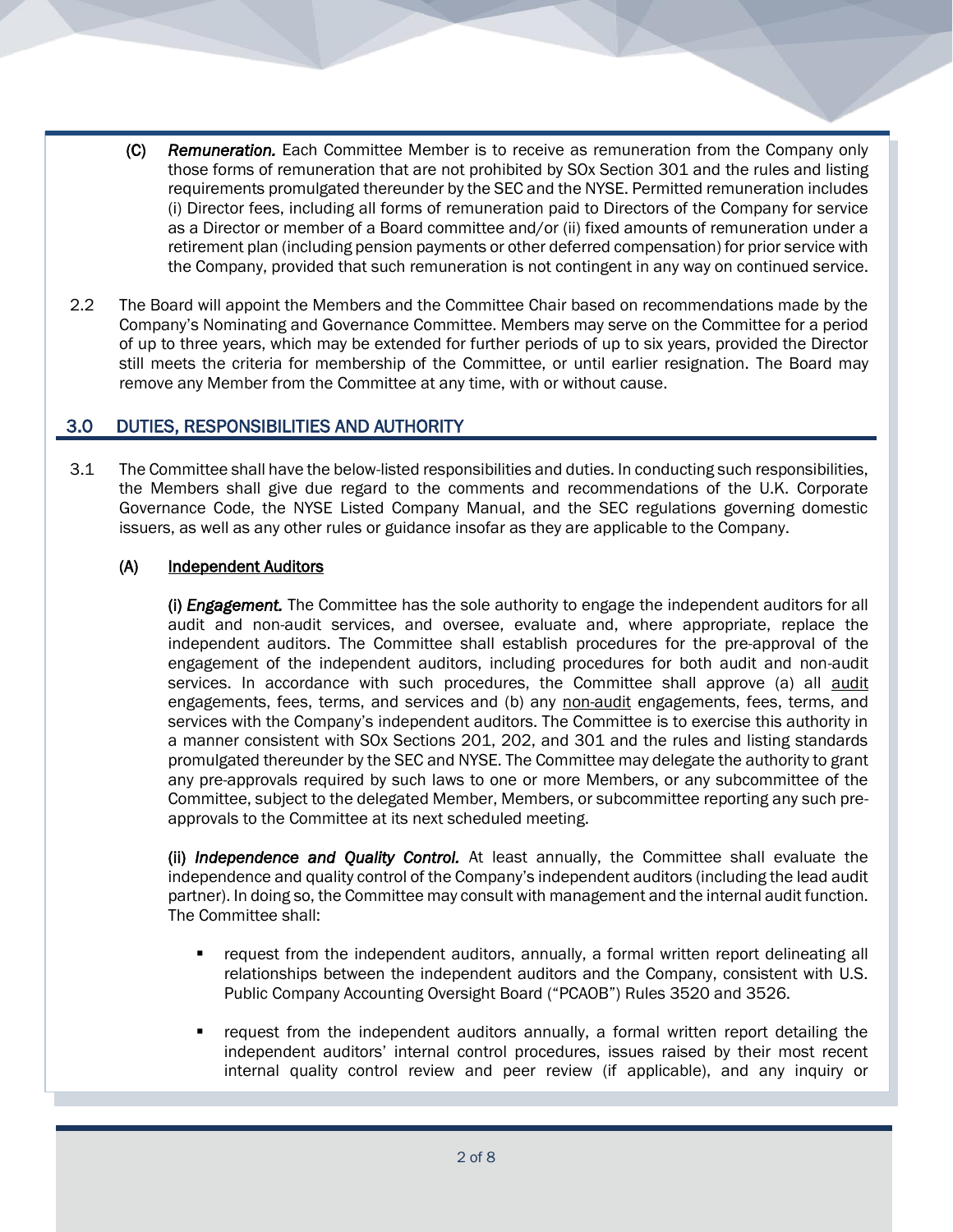investigation by governmental or professional authorities for the preceding five years, including the independent auditors' response to such inquiry; and

discuss these reports with the auditors and recommend that the Board take appropriate action to satisfy itself of the independence and quality control of the independent auditors.

In carrying out the above duties, the Committee shall consider whether it is appropriate to adopt a policy of rotating, on a periodic basis, independent audit firms, the lead audit partner, and/or the reviewing audit partner. Any selection of the independent auditors by the Committee may be subject to shareholder approval, as determined by the Board.

(iii) *Scope of Audit.* At least annually, the Committee shall discuss with the independent auditors the scope (including any restrictions on scope) and plans for the audit, including the adequacy of staffing, budgets, and other factors that may affect the effectiveness and timeliness of such audit. In doing so, the Committee may consider, among other things, the Company's major risk exposures (whether financial, operating, or otherwise), the adequacy and effectiveness of the Company's internal control over financial reporting, and the steps management has taken to monitor and control such exposures.

(iv) *Consultations with Management Present.* The Committee shall review periodically with management and the independent auditors (a) significant financial reporting issues, including material changes in the Company's selection or application of accounting principles and the effects of alternative applications of accounting principles on the Company's financial statements; (b) the effect of new or proposed regulatory and accounting initiatives on the Company's financial statements and other public disclosures; and (c) the results of the annual audit and any other matters required to be communicated to the Committee by the independent auditors under PCAOB standards or applicable law and listing standards.

(v) *Consultations without Management Present.* The Committee shall review with the independent auditors any difficulties the auditors may have encountered in connection with the annual audit (or otherwise) and any management letter provided by the auditors, including the Company's response to that letter. Such review shall address (a) any restrictions on the scope of activities or access to required information; (b) any disagreements with management regarding generally accepted accounting principles and other matters; and (c) material adjustments to the financial statements recommended by the independent auditors, including adjustments that were proposed but "passed," regardless of materiality. The Committee shall resolve any disagreements that may arise between the independent auditors and management.

(vi) *Auditor's Statement.* The Committee shall obtain from the independent auditors assurance that they are not aware of any illegal act or other facts implicating Section 10A(b) of the Securities Exchange Act of 1934, as amended.

(vii) *Policies for Employment of Former Audit Staff.* The Committee shall approve guidelines for the Company's hiring of former employees of the independent auditor, which shall meet the requirements of applicable law and listing standards.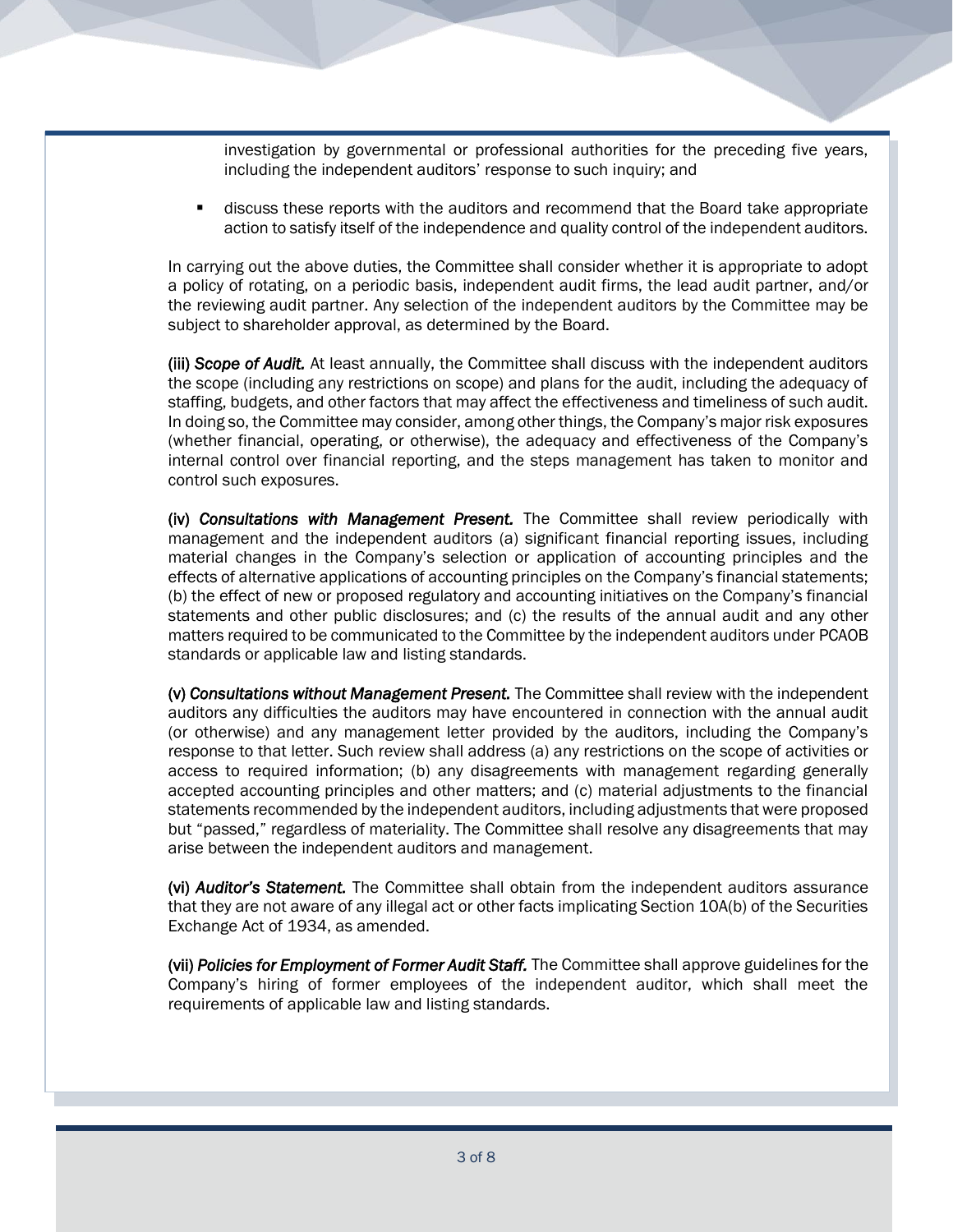#### (B) Financial Reporting

(i) *Reporting Processes.* The Committee shall, in conjunction with the independent auditors and management, monitor the integrity of the Company's financial reporting processes, both internal and external. In doing so, the Committee shall review the Company's overall system of internal control over financial reporting, including management's annual assessment of such and the related report issued by the independent auditors. The Committee shall also review with management and the independent auditors (a) significant deficiencies and material weaknesses in the design or operation of the Company's internal control over financial reporting; (b) any fraud (regardless of materiality) involving management or other employees having a significant role in internal control over financial reporting; and (c) changes in the Company's internal control over financial reporting during the most recent fiscal year that materially affected, or are reasonably likely to materially affect, such internal control over financial reporting.

(ii) *Financial Statements.* The Committee shall monitor the integrity of the financial statements. In doing so, the Committee shall review with management and the independent auditors the financial results to be included in the Company's Annual Report on Form 10-K (or the annual report to shareholders if distributed prior to the filing of the Form 10-K), Quarterly Reports on Form 10-Q, and the statutory financial statements. In reviewing these statements, the Committee shall examine (a) the disclosures included under "Management's Discussion and Analysis of Financial Condition and Results of Operations"; (b) the quality, not just acceptability, of accounting principles, policies, and practices; (c) any significant changes in accounting policies and practices; (d) the consistency of the accounting policies and practices both year to year and across the Company; (e) the reasonableness of significant judgments made in the preparation of the financial statements, how they are reflected in the statements, and the clarity of the disclosures therein; (f) methods used to account for significant or unusual transactions during the year and how they are disclosed; (g) significant adjustments resulting from the audit; (h) the going concern assumption and the statement that the business is a going concern before endorsement by the Board; (i) compliance with accounting standards; (j) compliance with regulatory and legal requirements (including the requirements of any relevant stock exchange); (k) all material information presented within the financial statements; and (l) any corporate governance statements but only in so far as they relate to audit and risk management.

The Committee may discuss with the national office of the independent auditor issues on which it was consulted by the Company's audit team and matters of audit quality and consistency. Based on such review and discussion, the Committee shall determine whether to recommend to the Board that the audited financial statements be approved and included in the Company's Annual Report on Form 10-K.

(iii) *Press Releases and Other Communications.* Along with management, the Committee shall develop general guidelines for earnings press releases, as well as financial information and earnings guidance provided to analysts and rating agencies, and monitor, review, and discuss with management and the independent auditors compliance with such guidelines.

(iv) *Audit Committee Report.* The Committee shall prepare – with the assistance of management, the independent auditors, and legal counsel – the report containing the disclosure required by Item 407(d)(3)(i) of Regulation S-K for inclusion in the Company's annual proxy statement.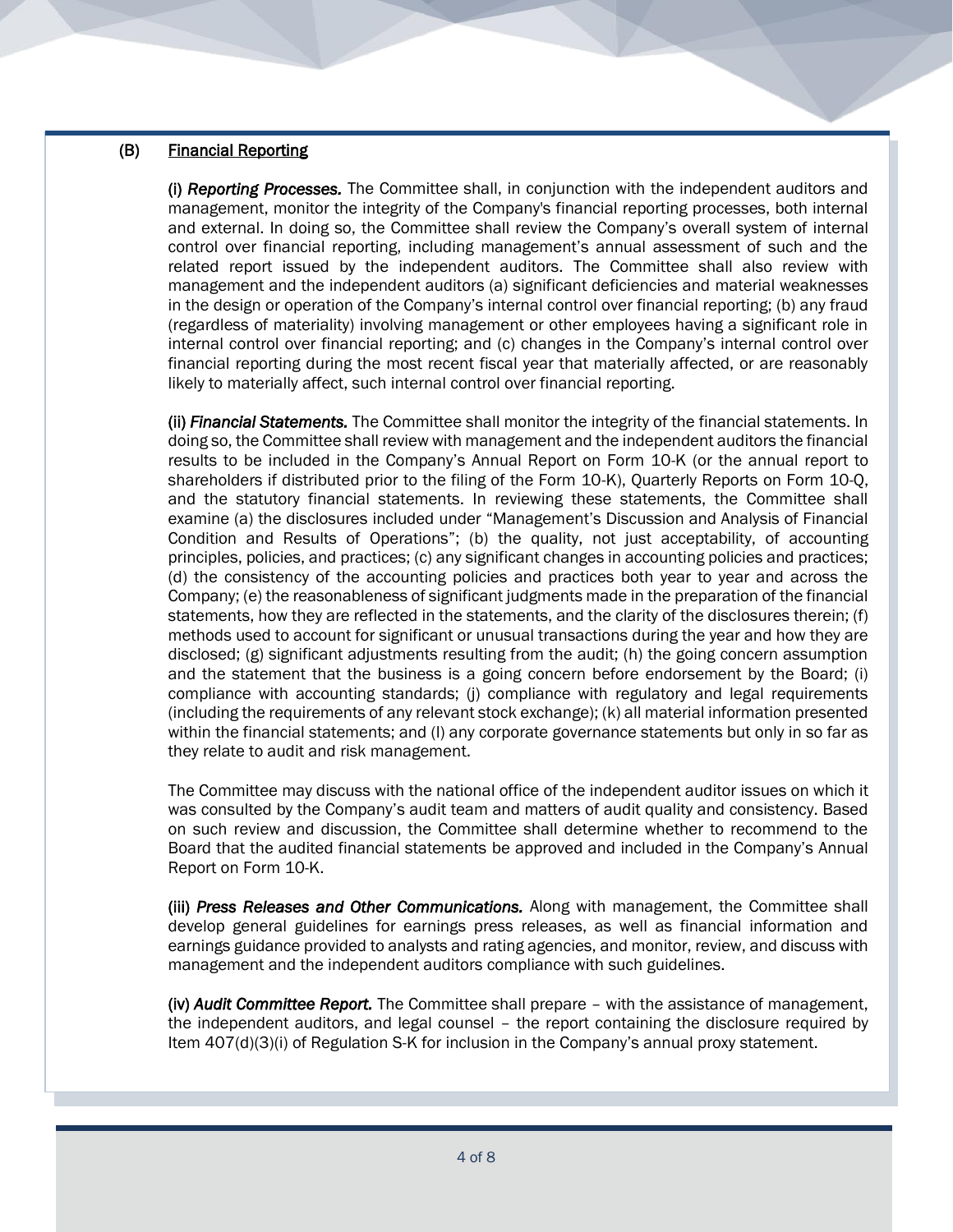#### (C) Internal Control

(i) *Internal Audit.* At least annually, the Committee shall review the performance, experience, and qualifications of the internal audit function (or the internal audit service provider), including the responsibilities, staffing, budget, and quality control procedures of the internal audit function. If the internal audit services are outsourced, the Committee shall be responsible for the engagement, evaluation, and termination of the internal audit service provider and shall approve fees paid to the internal audit service provider. As part of its responsibility to evaluate any internal audit service provider, the Committee shall review the quality control procedures applicable to the service provider. The Committee shall obtain, not less frequently than annually, a report from the service provider addressing such service provider's internal control procedures; issues raised by their most recent internal quality control review; and any inquiry or investigation by governmental or professional authorities for the preceding five years, including the service provider's response to such inquiry.

(ii) *Scope of Internal Audit.* At least annually, the Committee shall discuss with internal audit (or the internal audit service provider) the scope (including any restrictions on scope) and plans for its audit, including the adequacy of staffing, budgets, and other factors that may affect the effectiveness and timeliness of such audit. In doing so, the Committee may consider, among other things, the Company's major risk exposures (whether financial, operating, or otherwise), the adequacy and effectiveness of the Company's internal control over financial reporting, and the steps management has taken to monitor and control such exposures.

(iii) *Internal Control over Disclosures.* The Committee shall review with management the adequacy of the Company's internal control over disclosures. This review should address (a) the Company's disclosure policies and procedures and (b) management's conclusions about the effectiveness of such controls and procedures, including any material non-compliance with them. The Committee shall also review any statements on internal controls and risk management included in any annual report, including the disclosures regarding internal controls and matters required to be reported to the Committee by SOx Sections 302 and 404 and any rules promulgated thereunder by the SEC.

(iv) *Risk Management.* The Committee shall discuss the Company's practices and policies with respect to assessing and managing the Company's exposure to risk. The Committee is not intended to be the sole party responsible for risk assessment and risk management, but it should discuss with management the guidelines and policies that govern the process by which risk assessment and risk management is undertaken. The Committee shall review with management the Company's major financial risk exposures and the steps management has taken to monitor and control such exposures.

#### (D) Compliance

(i) *Compliance Oversight.* The Committee shall periodically, but not less frequently than annually, review with management all legal and regulatory matters that may have a material impact on the financial statements or the Company's compliance with financial and audit-related NYSE Listed Company standards, SEC regulations governing domestic issuers, and other applicable law. If any such legal or regulatory matters arise during the year, those matters shall be brought to the attention of the Committee at its next regularly scheduled meeting.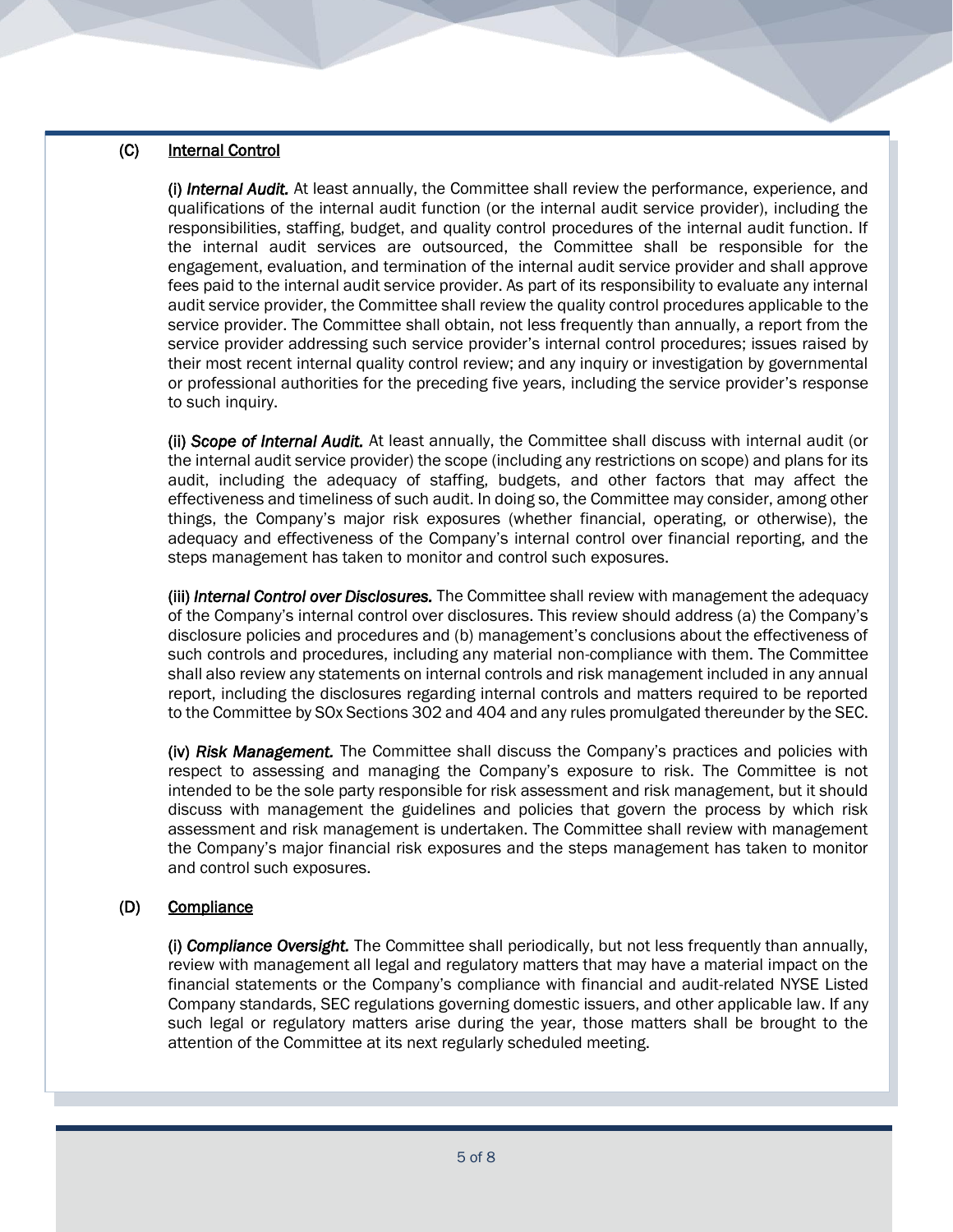(ii) *Whistleblowing Procedures.* The Committee shall establish and publish procedures for the receipt and treatment of complaints received by the Company in relation to accounting, internal accounting controls, auditing, and financial or audit-related compliance matters. Such procedures should address the confidential, anonymous submission of concerns surrounding questionable accounting, internal accounting controls, auditing, and related compliance matters by Company employees or others. Additionally, the Committee shall periodically, but not less frequently than annually, review with management the implementation and effectiveness of these whistleblowing procedures. Any complaints received by the Company in relation to accounting, internal accounting controls, auditing, and related compliance matters shall be brought to the attention of the Committee at its next regularly scheduled meeting.

(iii) *Related Party Transactions.* The Committee shall review periodically, but no less frequently than annually, a summary of the Company's transactions with related parties, including Directors, Executive Officers, and firms that employ or are otherwise engaged with Directors.

#### (E) Miscellaneous

(i) *Access to Records, Consultants, and Others.* The Committee shall have full authority to (a) investigate any matter brought to its attention with full access to all books, records, facilities, and personnel of the Company; (b) retain, at the Company's expense, outside legal, accounting, or other consultants to advise the Committee; and (c) request any officer or employee of the Company, the Company's external counsel, internal auditor, internal audit service provider, or independent auditor to attend a meeting of the Committee or to meet with any Members of, or consultants to, the Committee.

(ii) *Delegation.* The Committee shall have the authority to delegate any of its responsibilities, along with the authority to take action in relation to such responsibilities, to a subcommittee comprised of one or more Members, as the Committee may deem appropriate in its sole discretion.

(iii) *Other Delegated Responsibilities.* The Committee shall also carry out such other duties that may be delegated to it by the Board from time to time.

# 4.0 STRUCTURE AND OPERATIONS

4.1 Each year, the Committee shall establish a schedule of meetings. The Committee shall meet at least four times per year; additional meetings may be scheduled as required. In planning the annual schedule of meetings, the Committee shall periodically meet separately (i) with the independent auditor and/or internal audit (or internal audit service provider), without management present; and (ii) with management, without the independent auditor and/or internal audit (or internal audit service provider) present. The Committee shall also regularly meet in executive session with only the Committee Members present. A minimum notice period of five days should be given for any meetings that are required and which do not occur in conjunction with the Board meeting schedule. If the matter is urgent and cannot wait until the next regular meeting of the Committee, the Articles of Association provision entitled "Resolution In Writing" shall apply, construing references to Directors as references to Members and references to the Board as references to the Committee.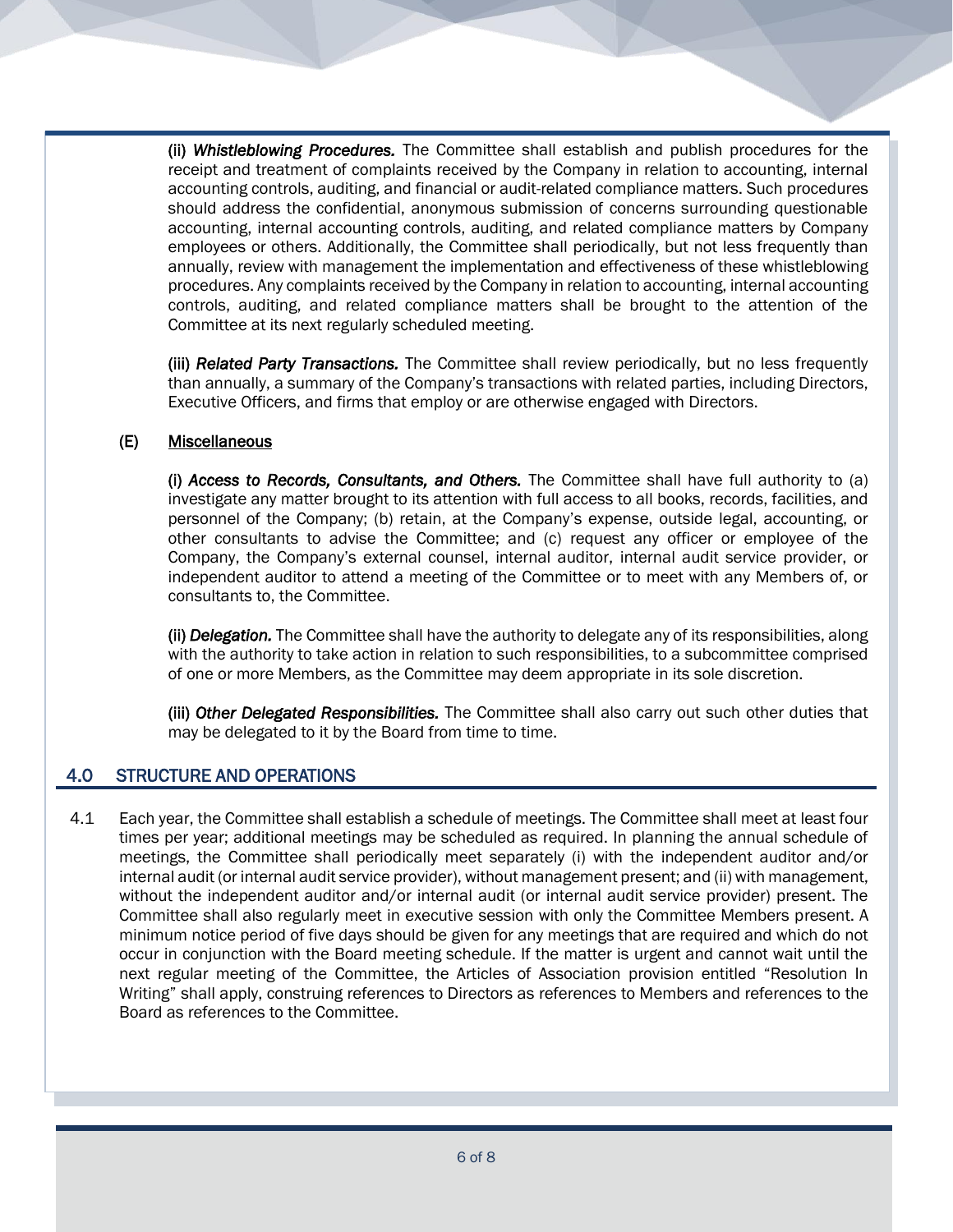- 4.2 A quorum at any Committee meeting shall be at least two Members. All determinations of the Committee shall be made by a majority of its Members present at a meeting duly called or held, except as specifically provided herein (or where only two Members are present, by unanimous vote).
- 4.3 The Company Secretary, or his or her nominee, shall act as secretary to the Committee (the "Secretary"). At meetings where the Committee desires to discuss matters confidentially, a Member shall carry out the functions of the Secretary.
- 4.4 The Secretary, in conjunction with the Committee Chair, shall draw up an agenda, which shall be circulated to the Members, together with materials relating to the subject matter of each meeting, prior to each meeting.
- 4.5 Minutes for all meetings of the Committee shall be prepared to document the Committee's discharge of its responsibilities. The minutes shall be circulated in draft form to all Committee Members to ensure an accurate final record, approved at a subsequent meeting of the Committee, and distributed periodically to the Board. The Committee shall make regular reports to the Board.
- 4.6 The Company shall appropriately fund the ordinary administrative expenses of the Committee that are necessary or appropriate in carrying out its duties.
- 4.7 To the extent that this Charter does not specify otherwise, the Committee is governed by the same rules regarding meetings (including meetings in person or by telephone or other similar communications equipment), action without meetings, notice, waiver of notice, quorum, and voting requirements as are applicable to the Board.
- 4.8 The Committee shall review this Charter annually and recommend any proposed changes to the Board for approval.

# 5.0 PERFORMANCE EVALUATION

5.1 The Committee shall conduct an annual evaluation of the performance of its duties under this Charter and shall present the results of the evaluation to the Board. The Committee shall conduct this evaluation in such manner as it deems appropriate.

# 6.0 PUBLICATION OF CHARTER

6.1 Consistent with NYSE Listed Company standards, this Charter shall be made available on the Company's website.

#### 7.0 ATTENDANCE AT THE ANNUAL GENERAL MEETING

7.1 The Committee Chair should attend the Annual General Meeting to answer any shareholder questions on the activities of the Committee.